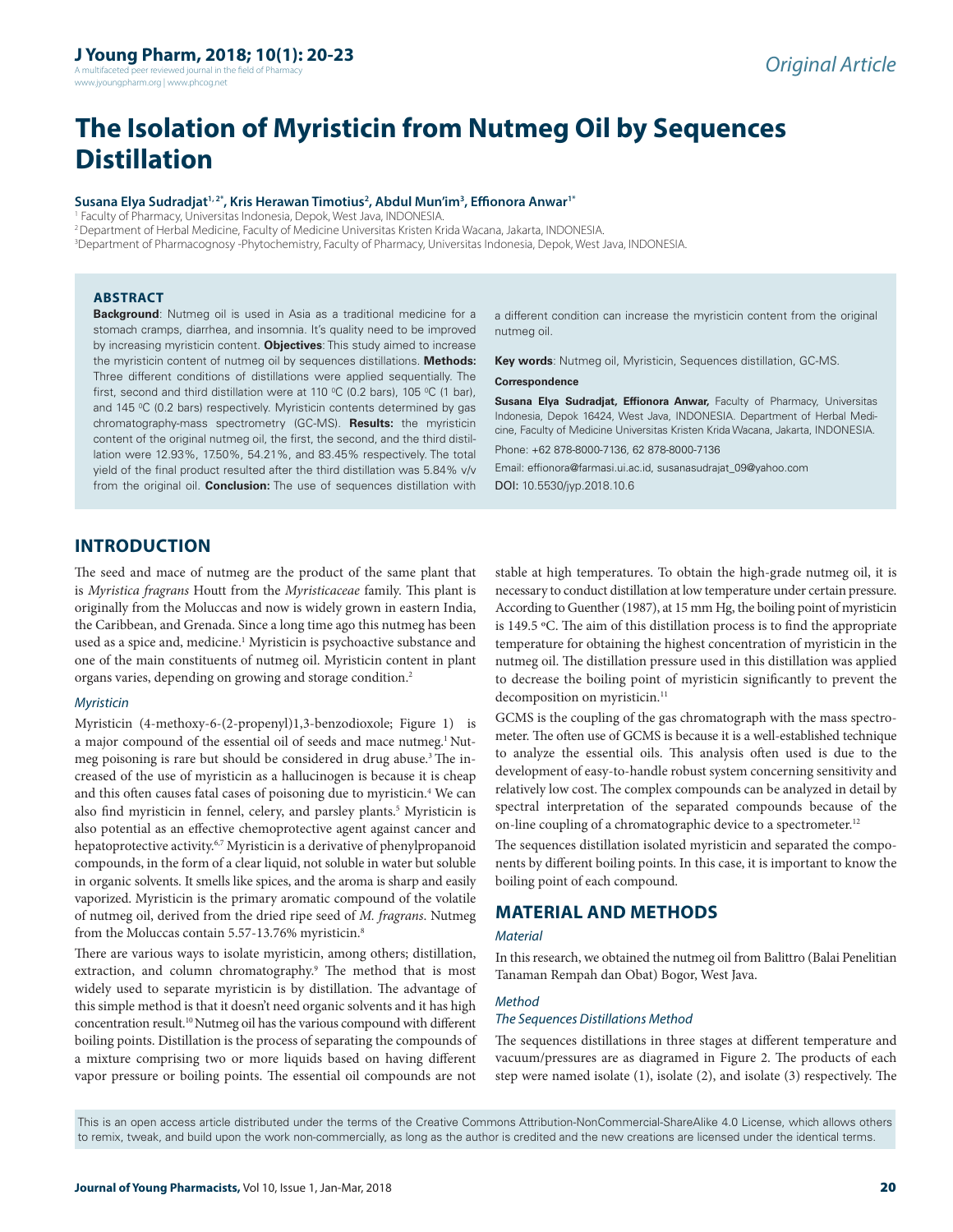analyses of the nutmeg oil sample and the isolates is by Gas chromatography-mass spectrophotometry (GC-MS).

#### Distillation (1)

The distillation of one hundred and fifty ml nutmeg oil is for approximately 1 h of 0.2 bars at 110 °C. The volume of the isolate  $(1)$  and distillate (1) is measured and then is tested by GC-MS.

#### Distillation (2)

The distillation of twenty ml isolates (1) mixed with 200 ml of 5% Na Cl solution is for 2 h of 1 bar at  $105^{\circ}$ C.

The volume of the isolate (2) and distillate (2) is measured and then tested by GC-MS.

#### Distillation (3)

One hundred and fifty ml isolate (2) is distilled approximately for 1 h of 0.2 bars at  $145 \degree$ C. The volume of the residue and isolate (3) is measured and then tested by GC-MS.

#### *Gas chromatography-mass spectrophotometry (GC-MS)*

The GCMS Agilent Model 6890 equipped with Selective Mass Detector 5973 analyzed the myristicin and other compounds. The capillary column HP SMS (60-meter x 0.25 mm x 0.25 µm) was directly coupled to the mass spectrophotometer. The carrier gas was helium (1 ml/min). The program used was 4 min isothermal at 100°C then 4°C/min to 350°C. The Wiley 9 N11L Mass Spectral Library identified the spectra.

#### *Characterization*

The quality of nutmeg oil purchased from Balittro (Balai Penelitian Tanaman Rempah dan Obat) Bogor, West Java needs to be tested, to know the percentage of its purity, color, density, and solubility in alcohol.

# **RESULTS AND DISCUSSION**

In this research, the sequences distillations of myristicin from nutmeg oil by using two types of distillation, as follows: distillation of mixed liquid without water vapor (fractional vacuum distillation) and distillation from a mixture of a non-mixed liquid with water vapor. The difference of boiling points compounds of nutmeg oil is the base of distillation. The compounds having a low boiling point will evaporate first, whereas the compounds having high boiling points will evaporate at the end of the distillation.

The nutmeg oil from Bogor-West Java (Balitro) tested by GCMS contains 55 compounds with different retention times and levels. Twenty-one compounds have more than 0.3% concentration as shown in Table 1. The main compounds in the oil were α-terpineol (15.42%), 4-terpineol (10.77%), myristicin (12.93%), α-terpinolene (9.77%), and α-terpinen (6.09%). This research showed that the nutmeg oil has a high quality because of its a high percentage of active compounds. On distillation (1), nutmeg oil from Bogor distilled at 0.2 bars and temperature of  $110\,^{\circ}\mathrm{C}$  for approximately 1 h produces distillate (1) and isolate (1). Terpene compounds having a low boiling point will evaporate first. Therefore, these compounds are called the light fraction of nutmeg oil. This terpene is the dominant compound about 80% of nutmeg oil. The range of the terpenes boiling point compounds is about 150-180 °C at 1 bar. At a pressure below 1 bar, the boiling point range will become lower. Myristicin is one of the terpene-o compound having the high boiling point, so it evaporates at the end of the distillation. The order of the evaporation of the distillation is shown in Figure 2. GC-MS analyzed the compounds in distillate and isolate. Distillate (1) contains the compounds which have a lower boiling point than myristicin such as β pinene, dl-limonene, 1,8-cineole, camphene, and α-terpinolene.

On distillation (1), nutmeg oil from Bogor distilled at a pressure of 0.2 bars and a temperature of  $110\text{ °C}$  for approximately 1 h produces distillate (1) and isolate (1). The volume of the isolate (1) is 80.9 ml that containing 17.50% myristicin. At this step, there is an increase myristicin level of nutmeg oil from 12.93% to 17.50%. There are still other compounds besides the myristicin, such as α-terpineol, diethyl phthalate, 4-terpineol, α-terpinolene and phenol, 2,6-dimethoxy-4-(2-propenyl). We must remove the other compound except for myristicin. The results obtained from the distillation (1) will become the material for distillation (2) with NaCl solution.

On distillation (2), we distill the mixed isolate (1) with 5% Na Cl solution at 105 °C of 1 bar for 2 h. The addition of Na Cl solution into the system is intended to increase the boiling point of water because only Na Cl will dissolve in the water. The principle used in this process is the purification of the compounds by utilizing the other compounds which have a lower boiling point. In this case, the distillation process follows the Dalton laws for partial pressure, stating that if two or more gas or steam that does not react at a constant temperature, each gas will produce the same pressure whether it is alone or mixed. This law means that the temperature of the boiling point will be lower than the boiling point of a volatile compound. In this research, the used of Na Cl solution is because it has a lower boiling point than that of the other compounds. Thus, the boiling point of the mixture will be lower than that of the boiling point of a Na Cl solution at normal temperature. The process of steam distillation is very beneficial because it can reduce the destruction of the material due to its contacts with heat (Guenther, 1987).<sup>9</sup> The measurement of the densities is in Table 3. The high density of the isolate is because of the decline of terpene contents in the oil and causes the remains in the heavy isolate fraction.

#### **Table 1 : The chemical compositions of nutmeg oil.**

| <b>Compounds</b>           | Contents (%) |
|----------------------------|--------------|
| Monoterpene hydrocarbons   |              |
| $\beta$ -pinene            | 0.50         |
| a-terpinene                | 6.09         |
| p-cymene                   | 4.11         |
| dl-limonene                | 4.73         |
| $\gamma$ -terpinene        | 4.05         |
| a-terpinolene              | 9.77         |
| Oxides                     |              |
| 1,8-Cineole                | 3.53         |
| Sesquiterpene hydrocarbons |              |
| α-copaene                  | 1.05         |
| Caryophyllene              | 0.55         |
| Aromatics                  |              |
| Safrole                    | 1.94         |
| Eugenol                    | 0.33         |
| trans-Isoeugenol           | 0.51         |
| Myristicin                 | 12.93        |
| Elemicin                   | 0.36         |
| Monoterpene alcohols       |              |
| D-fenchyl alcohol          | 2.84         |
| Terpinene 1-ol             | 4.35         |
| $\beta$ –Terpineol         | 2.42         |
| Isoborneol                 | 1.37         |
| 4-terpineol                | 10.77        |
| α-Terpineol                | 15.42        |
| Esters                     |              |
| Bornyl acetate             | 0.31         |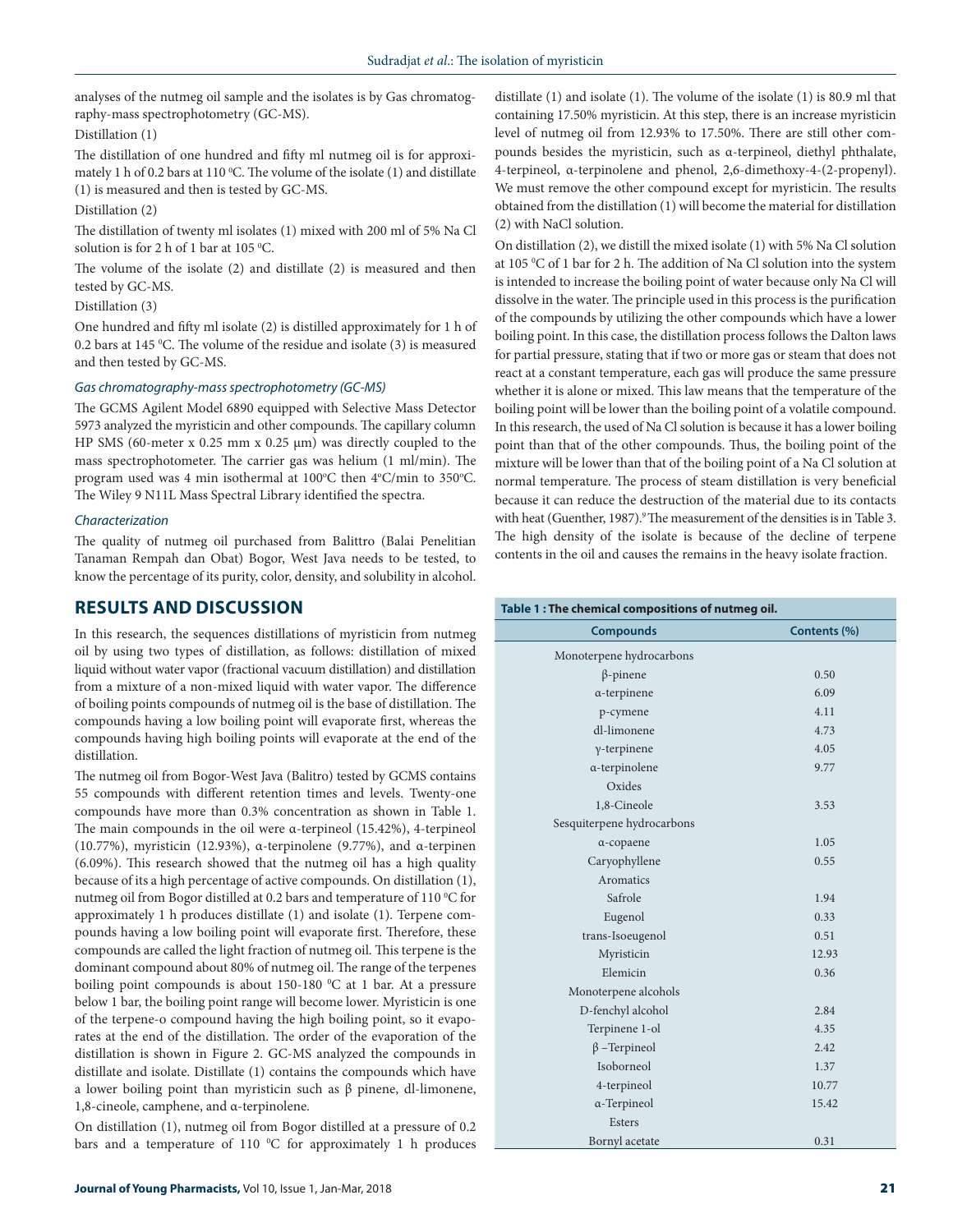The next compound that will evaporate is terpene-o compounds that have higher boiling points than that of the others. Myristicin has a high boiling point, so it evaporates at the end of the distillation process. The order of the evaporation of the distillation is in Figure 2. On distillation (2) with additional Na Cl solution into the system is to increase the boiling point of water so that the light compounds will evaporate and increase the level of myristicin in an isolate (2). Distillation (2) produces isolate containing 54.21% myristicin, 31.58% diethyl phthalate and 4.01% phenol,2,6-dimethoxy-4-(2-propenyl). The boiling point of diethyl phthalate at 1 bar is 299 °C while the boiling point of myristicin is 276.5<br><sup>0</sup>C and the boiling point of phenol 2.6-dimethoxy-4-(2-propenyl) is C and the boiling point of phenol,2,6-dimethoxy-4-(2-propenyl) is 296.51 °C. If we want to get myristicin with higher purity, it is needed to be isolated from diethyl phthalate and phenol,2,6-dimethoxy-4-(2 propenyl) by distillation (3).

Distillation (3) is done approximately for 1 h at 0.2 bars and temperature of 145 0 C. Since the boiling point of myristicin is lower than the boiling point of diethyl phthalate, the myristicin is removed into a distillate (3) while the diethyl phthalate is still in the residue. The vacuum pressure used is to lower the boiling point of myristicin. The decrease of the boiling point is significant to prevent the decomposition of myristicin. This temperature distillation at  $145\,^{\circ}\text{C}$  is due to reduce the compounds of higher terpenes and to increase the levels of myristicin. The range of the densities of the isolates is in Table 3. The results indicate that the higher

**Table 2 : The compounds of nutmeg oil, and isolates identified by GCMS.**

the temperature of the distillation the weigher the density is. The process of distillation (3) is to improve the levels of myristicin by separating it from the light fractions of nutmeg oil. Thus, the isolation or purification of myristicin is easier and faster.

Table 4 provides different characteristics of nutmeg oil and isolates. This table indicates that there are considerable changes in characteristics of the oil after distillation at 145 ºC. This increase is due to the decline of the light fraction or the terpene compounds in the oil. Also, the reduced levels of terpenes in oil affect the higher density of oil. In this case, the lower pressure is done to reduce the polymerization that causes the increase of long carbon chains. In general, the efficiency of tools, time and temperature of distillation influenced the result of fraction randemen. The higher the efficiency of the device the higher the result is.

Overall, the concentration of myristicin increased at each stage of distillation, starting from nutmeg oil in distillation (1) to distillation (2). Increased levels of myristicin can be seen in Table 4. Distillation (1) produces 17.50% myristicin, distillation (2) produce 54.21% myristicin, and distillation (3) produce 83.45 % myristicin.

Isolate (3) contains 83.45% myristicin and 4.01% phenol,2,6-dimethoxy-4-(2-propenyl). Phenol,2,6-dimethoxy-4-(2-propenyl) is used as food additives. This material is used at the maximum of 5 ppm, to add the scent of smoke and to preserve the food (meat, fish, etc.).

| <u>taste = 1 the composition of havineg only and indiated factioned by Genini</u> |                                 |                |                          |                          |                          |
|-----------------------------------------------------------------------------------|---------------------------------|----------------|--------------------------|--------------------------|--------------------------|
| <b>Compounds</b>                                                                  | <b>Retention time</b><br>(min.) | Nutmeg oil (%) | <b>Isolate 1</b><br>(% ) | <b>Isolate 2</b><br>(%)  | <b>Isolate 3</b><br>(%)  |
| a-terpineol                                                                       | 10.171                          | 15.42          | 12.81                    | $\overline{\phantom{a}}$ | $\overline{\phantom{a}}$ |
| myristicin                                                                        | 14.309                          | 12.93          | 17.50                    | 54.21                    | 83.45                    |
| diethyl phthalate                                                                 | 14.967                          | 4.56           | 8.67                     | 31.58                    | 0.17                     |
| 4-terpineol                                                                       | 9.977                           | 10.77          | 9                        | $\overline{\phantom{a}}$ | $\overline{\phantom{a}}$ |
| a-terpinolene                                                                     | 8.787                           | 9.77           | 7.83                     | 0.17                     | 0.17                     |
| a-terpinene                                                                       | 7.972                           | 5.48           | $\overline{\phantom{a}}$ | $\overline{\phantom{a}}$ | $\overline{\phantom{a}}$ |
| phenol, 2,6-dimethoxy-4-(2-propenyl)                                              | 15.012                          | 0.39           | 1.06                     | 4.01                     | 4.01                     |

| Table 3 : The characterization of nutmeg oil and isolate 1,2,3 |                   |               |               |             |  |  |
|----------------------------------------------------------------|-------------------|---------------|---------------|-------------|--|--|
| <b>Characteristics</b>                                         | <b>Nutmeg oil</b> | Isolate (1)   | Isolate (2)   | Isolate (3) |  |  |
| Color                                                          | Light yellow      | Dark yellow   | Light brown   | Colorless   |  |  |
| Density                                                        | 0.913             | 1.12          | 1.15          | 1.15        |  |  |
| Odor                                                           | Aromatic          | Over powering | Over powering | Light       |  |  |
| Solubility                                                     | 1:1               | 1:1           | 1:1           | 1:1         |  |  |
| in alcohol                                                     |                   |               |               |             |  |  |

| Table 4: The increasing levels of myristicin |                                 |                      |                   |                |       |            |
|----------------------------------------------|---------------------------------|----------------------|-------------------|----------------|-------|------------|
|                                              | <b>Material</b><br><b>Stage</b> |                      | <b>Myristicin</b> | Volume (ml)    | Yield | Percentage |
|                                              |                                 |                      | (% , w/v)         |                | (g)   | (%)        |
|                                              |                                 | Nutmeg oil           | 12.93             | 150            | 19.35 | 100        |
|                                              | Distillation 1                  | Isolate <sub>1</sub> | 17.50             | 80.9           | 14.16 | 73         |
|                                              | Distillation 2                  | Isolate 2            | 54.21             | 24             | 13.01 | 67         |
|                                              | Distillation 3                  | Isolate 3            | 83.45             | $\overline{ }$ | 5.84  | 30         |